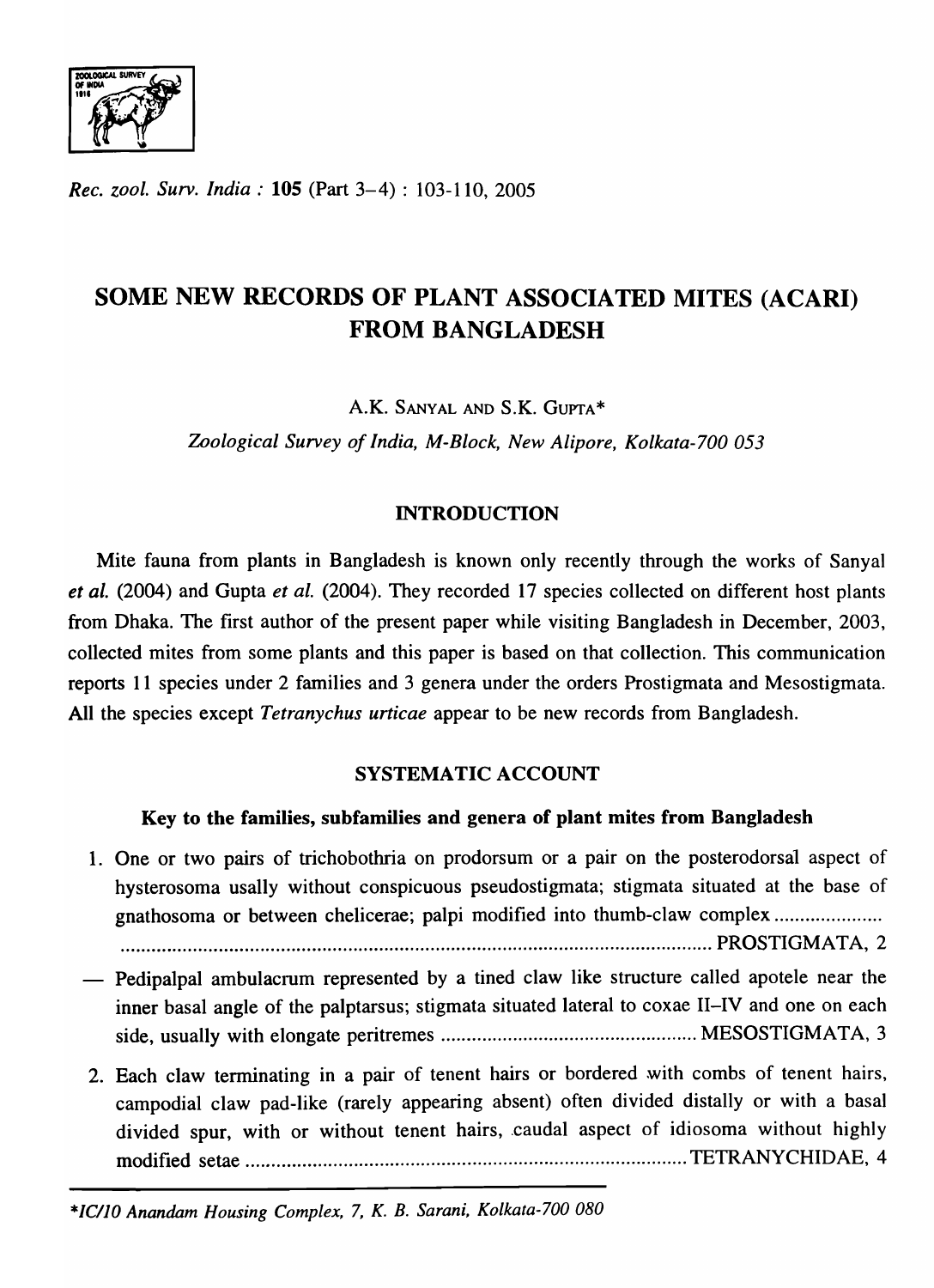| 3. Sternal shield with 0–4 pairs of setae, corniculae not modified distally, normally with fewer         |
|----------------------------------------------------------------------------------------------------------|
| 4. Empodium claw like with proximoventral hairs, duplex setae on tarsus I distal and                     |
| - Empodium splits distally usually into 3 pairs of hairs, duplex setae on tarsus I well                  |
| 5. Aedeagus bent ventrad, tarsus I with not more than single tactile on venter just distad of            |
| - Aedeagus bent dorsal, along the distal end may be directed ventrad, tarsus I with 2 tactile            |
| 6. Upper surface of aedeagus knob straight or rounded with some kind of projection                       |
| - Upper surface of aedeagus knob concave with anterior and posterior rounded projections                 |
|                                                                                                          |
|                                                                                                          |
|                                                                                                          |
|                                                                                                          |
| 8. Setae $Z_5$ , $S_4$ , $Z_4$ long and whip like, longer than distance between their basis; leg IV with |
| - Seta, $Z_5$ shorter, at most as long as distance between their bases; leg I with macroseta or          |
| 9. Peritreme extends anteriorly upto $j_3$ ; anterior pair of preanal setae adjacent to anterior margin  |
| — Peritreme not extends upto $j_3$ ; anterior pair of preanal setae removed from anterior margin         |
|                                                                                                          |
|                                                                                                          |
|                                                                                                          |
|                                                                                                          |
|                                                                                                          |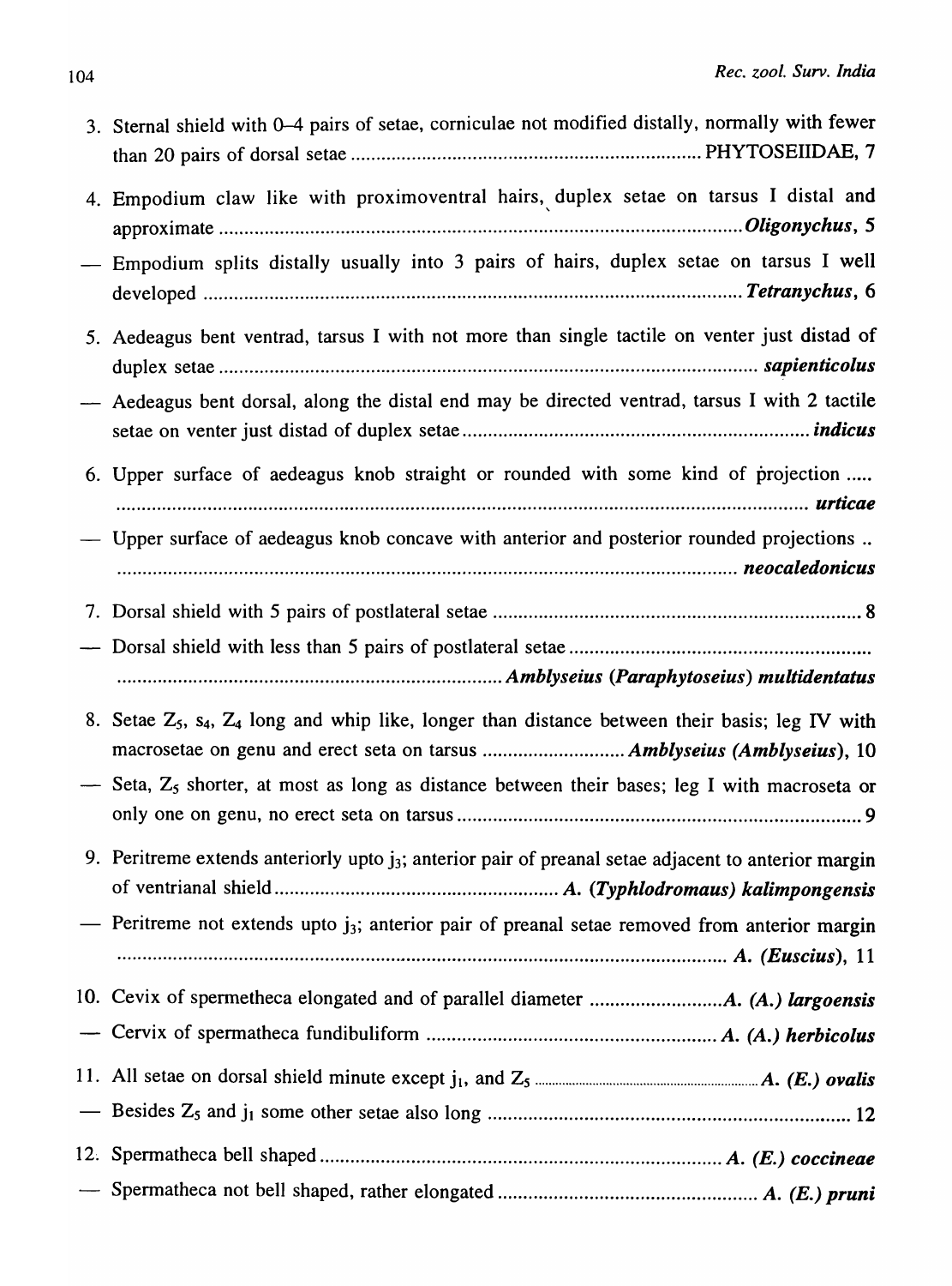Order PROSTIGMATA Family TETRANYCHIDAE Donnadieu Subfamily TETRANYCHINAE Berlese Tribe Tetranychini Reck 1. Genus *Oligonychus* Berlese, 1886 *1. Oligonychus indicus* (Hirst.)

*1923. Paratetranychus indicus* Hirst, *Proc. zool. Soc. Lond., 990.* 

*1994. Oligonychus indicus,* Gupta and Gupta, *Mem. zool. Surv. India,* 18(1) : 104-105.

*Diagnosis:* Greyish-green body with black blotches scattered over the body; aedeagus forms acute angle with axis of the shaft; tibia I with 2 sensory and 11 tactile setae in male; in female, tibia I with 1 sensory and 8 tactile setae; sensillum on palp tarsus 2 times as long as broad.

*Material examined: Bangladesh: Chittagong, Cox's Bazar, Himchari, 39, 16, ex. banana leaf (Musa sapientum),* 24.xii.2003, colI. A. K. Sanyal.

*Distribution:* Bangladesh: Chittagong. *Elsewhere:* India, Pakistan.

*Remarks* : The infestation of this mite species caused the appearance of reddish patches on banana leaves and such infested leaves gradually withered.

#### *2. Oligonychus sapienticolus* Gupta

*1976. Oligonychus sapienticolus* Gupta, 1976, *Oriental Ins.,* 10 : 342-343.

*Diagnosis:* Dorsal propodosomals and hysterosomals being longer than interval between their bases; in male, tibia I with 3 sensory and 9 tactile; in female, tibia I with 3 sensory and 7 tactile setae.

*Material examined: Bangladesh: 2 º º, 2 o o, Chittagong, Himachari, ex. banana leaf <i>(Musa sapientum),* 24.xii. 2003, colI. A. K. Sanyal.

*Distribdution* : Bangladesh: Chittagong. *Elsewhere:* India.

*Remarks:* No noteworthy damage was caused by this species.

#### 2. Genus *Tetranychus* Dufour, 1832

#### *3. Tetranychus neocaledonicus* Andre

*1933. Tetranychus neocaledonicus* Andre, *Bull. Mus. natn. Hist. Nat.Paris,* 5(2) : 302.

*1994. Tetranychus neocaledonicus,* Gupta and Gupta, *Mem. zool. Surv. India,* 18(1) : 131-133.

*Diagnosis:* Berry-like aedeagal knob in male, anterior rounded portion better developed than the rounded posterior projection; in female, tibia I with 1 sensory and 7 tactile setae, tarsus I with 2 sensory and 3 tactile setae.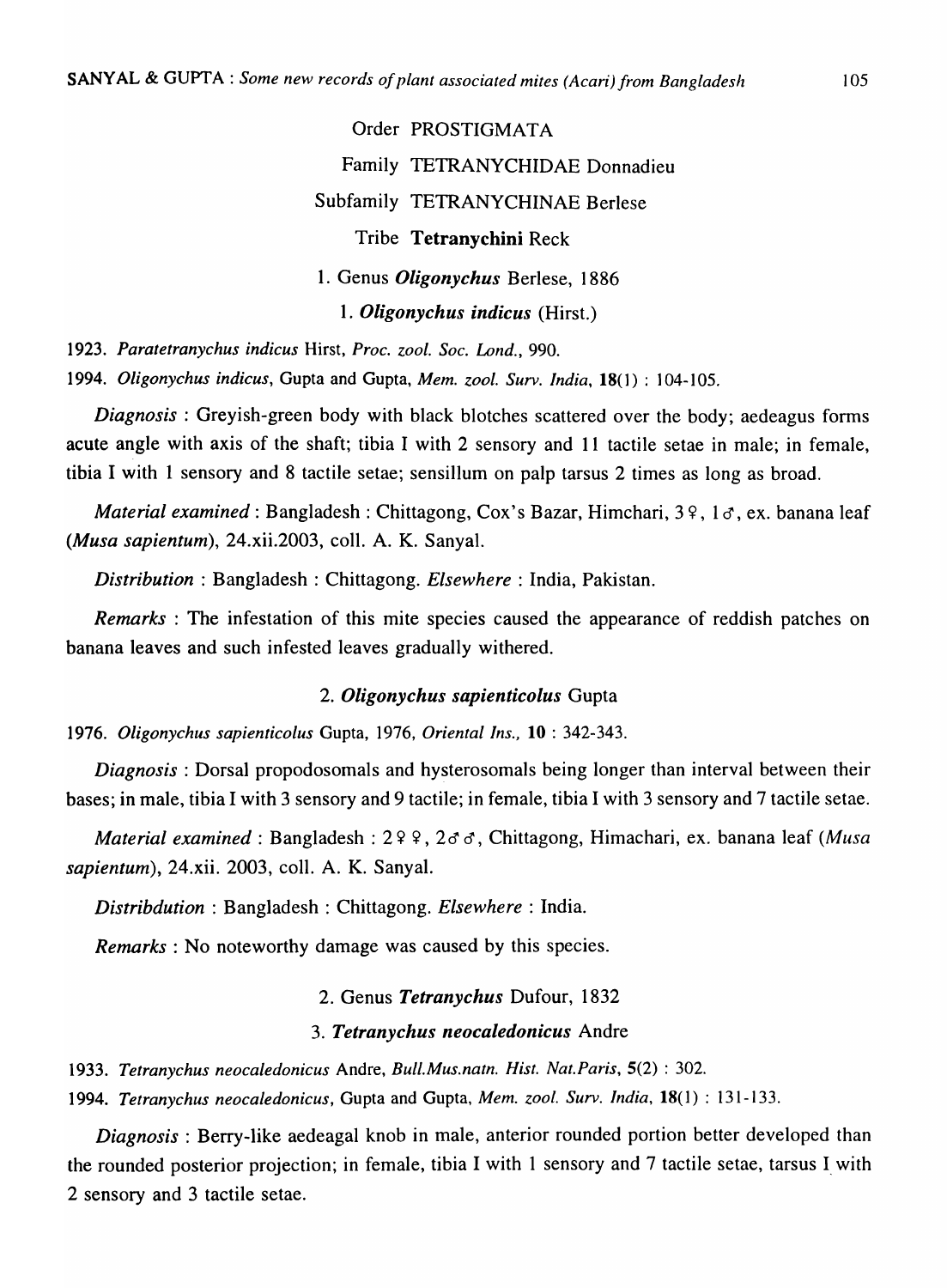*Material examined*: Bangladesh: 4 º º, Chittagong, Cox's Bazar, Himchari, ex. arum leaf *(Colocassia esculenta),* 24.xii.2003, colI. A. K. Sanyal.

*Distribution* : Bangladesh: Chittagong. *Elsewhere* : Cosmopolitan.

*Remarks* : The species is a serious pest of agri-horticultural crops. The plants become sickly and the leaves turn yellow. However, in the present case, the infestation was of mild nature producing no noticeable damage symptoms.

### *4. Tetranychus urticae* Koch

*1836. Tetranychus urticae* Koch, *Deu, Crust. Myr. Arach.,* 1 : 10.

*1994. Tetranychus urticae,* Gupta and Gupta, *Mem. zool. Surv. India,* 18(1) : 139-142.

*Diagnosis:* Female greenish or yellowish with two large black spots on either side of the body; anterior and posterior projections of aedeagal knob similar, axix of aedeagal knob parallel with axis of shaft; striae in female bears dorsal lobes.

*Material examined: Bangladesh: 699, Chittagong, Cox's Bazar, Himchari, ex. arum leaf (Colocassia esculenta),* 24.xii.2003, colI. A. K. Sanyal.

*Distribution* : Bangladesh : Chittagong. *Elsewhere* : Cosmopolitan.

Remarks: T. *urticae* is a very serious pest of a number of important crop plants. It is known to attack over 200 plants all over the world (Smith-Meyer, 1987, Gupta, 1985, Gupta and Gupta, 1994). The infestation causes yellowing of leaves and then producing brownish patches on the leaves. The species was earlier recorded from Bangladesh (Dhaka) by Sanyal *et. ai.,* (2004) and Gupta *et. al., (2004).* 

## Order MESOSTIGMATA

### Family PHYTOSEIIDAE Berlese

#### 3. Genus *Amblyseius* Muma

*5. Amblyseius (Amblyseius) herbicolus* (Chant)

*1959. Typhlodromus (Amh/yseius) herhicolus* Chant, *Can.Ent.,* 91 : 84-85. *2003. Amblyseius (Amblyseius) herbicolus,* Gupta, *Mem. zoo* I. *Surv.lndia,* 20 : 18-20.

Diagnosis : Female : 357 µm. long, 255 µm wide; dorsal shield slightly rugose, with 17 pairs of setae; measuring  $j_1-25$ ,  $j_3-33$ ,  $s_4-107$ ,  $Z_5-205$ ,  $Z_4-125$ . Ventrianal shield 116-120, 70-80 wide, macrosetae on genu IV-129, tibia IV-90, basitarsus IV-70, leg chaetotactic formula : genu IImacrosetae on genu IV-129, tibia IV-90, basitarsus IV-70, leg chaetotactic formula : genu II-<br>2  $\frac{2}{0}$   $\frac{2}{0}$  1, tibia II-1  $\frac{1}{1}$   $\frac{2}{1}$  1, genu III-1  $\frac{2}{0}$   $\frac{2}{1}$  1, tibia III-1  $\frac{1}{1}$   $\frac{2}{1}$  1, Chelicera with 2 teeth.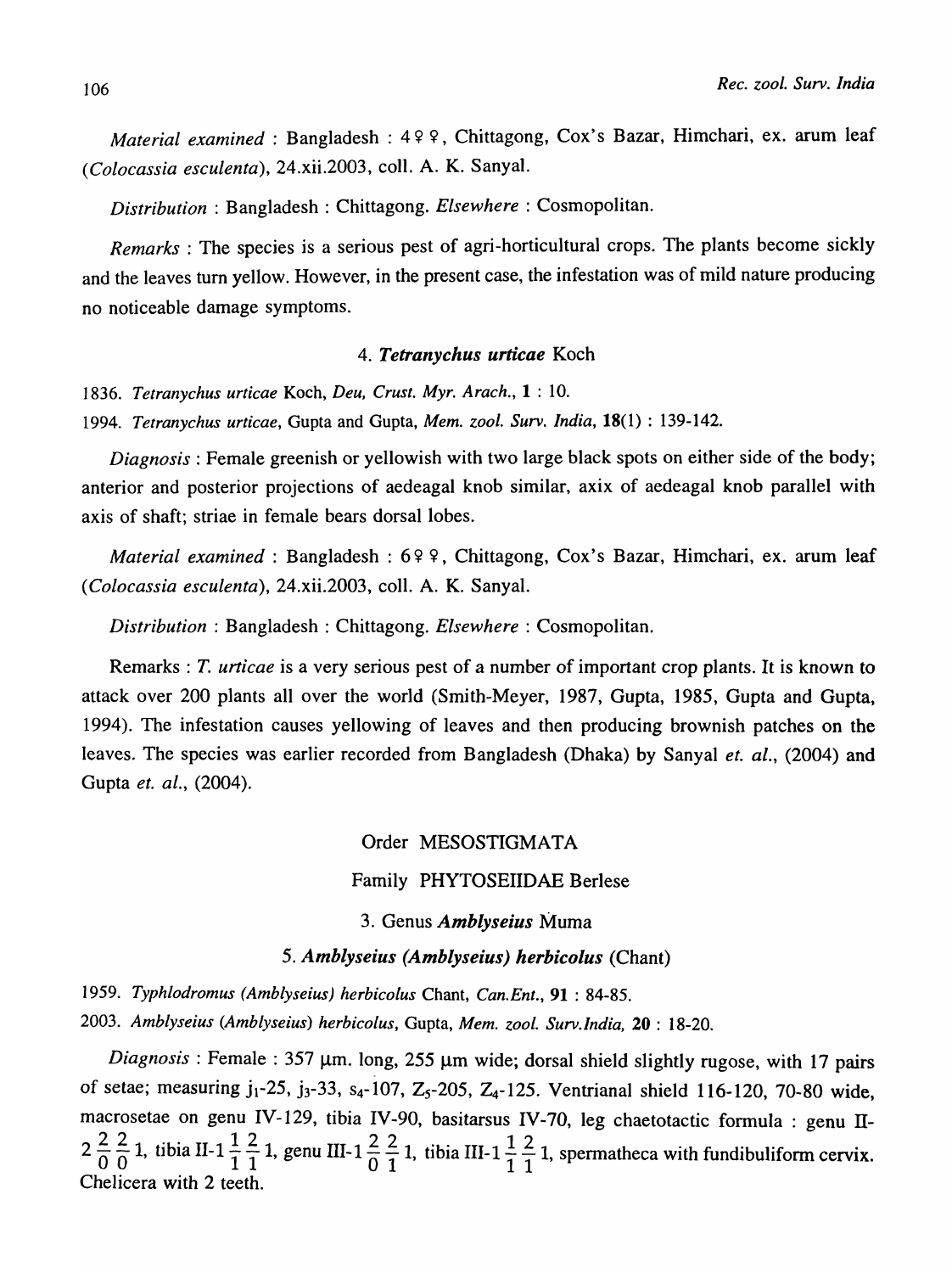*Material examined*: Bangladesh: 499, Chittagong, Cox's Bazar, Himchari, ex. banana leaf and arum leaf, 24.xii.2003, colI. A. K. Sanyal.

*Distribution:* Bangladesh: Chittagong. *Elsewhere:* India, Brazil, British West Indies, Taiwan, Thailand, Japan, Madagascar, Mexico, North America, Philippines, Portugal, South America, Taiwan, Thailand.

*Remarks* : The paper reports banana and arum as the first record of the habitat. of the mite species. It is a very efficient predator of mostly tetranychid mites.

#### *6. Amblyseius (Amblyseius) largoensis* (Muma)

*1955. Amblyseiopsis largoensis* Muma, *Ann. ent. Soc. Amer.,* 48 : 266. *2003. Amblyseius (Amblyseius) largoensis* (Muma), Gupta, *Mem. zool. Surv. India,* 20(1) : 22-23.

*Diagnosis* : Smooth dorsal shield with 17 pairs of minute setae except  $j_1$ ,  $j_3$ ,  $s_4$ ,  $z_5$  and  $z_4$ ; which mesure 30-36, 45-49, 94-100, 247-268 and 95-106, respectively. Sternal shield longer (86) than broad (74) with 3 pairs of setae. Ventrianal shield 10S-II0 long, 70-75 wide with 3 pairs of setae. Macrosetae on leg IV : genu 95-105, tibja 67-76, basitarsus 40-S4. Leg chaetotactic formula genu II-2  $\frac{2}{0} \frac{2}{0}$ 1, tibia II-1  $\frac{1}{1} \frac{2}{1}$ 1, genu III-1  $\frac{2}{1} \frac{2}{0}$ 1, tibia III-1  $\frac{1}{1} \frac{2}{1}$ 1.

*Material examined: Bangladesh: 499, Chittagong, Cox's Bazar, Himchari, ex. banana leaf,* 24.xii.2003, colI. A. K. Sanyal.

*Distribution* : Bangladesh: Chittagong. *Elsewhere* : Angola, Brazil, China, Costa Rica, Guatemala, Hondurus, Hong Kong, India, Israel, Jamica, Japan, Kenya, Mexico, New Calidonia, New Zealand, Papua New guinea, Philippines, Puerto Rico, South Africa, Taiwan, Thailand, Trinidad, USA, Western and Northern Iran.

*Remarks:* This abundantly available mite species were recorded on a number of plant species. This' species in India is reported to be efficient predator of tetranychid *(Panonychus citri, Oligonychus mangiferus, Tetranychus urticae),* tenuipalpid *(Brevipalpus lewisi)* and eriophyid *(Aceria litchi)* mites (Gupta, 2003).

#### *7. Amblyseius (Euseius) coccineae* Gupta

*1975. Amblyseius coccineae* Gupta, *In ternat.* 1. *Acarol.,* 1(2) : 33.

*2003. Amblyseius (Euseius) coccineae,* Gupta, *Mem. zoo/. Surv. India,* 20(1) : 35-36.

*Diagnosis*: Reticulate dorsal shield with 17 pairs of minute setae; measuring:  $j_1$ -25,  $j_4$ - $j_5$ -10-20 each,  $J_2$ -15,  $J_5$ -6,  $j_3$ -30,  $z_2$ -20,  $z_4$ -20,  $s_4$ -35,  $Z_1$ -11-14,  $S_2$ -20,  $S_4$ -22,  $S_5$ -26,  $Z_5$ -60,  $z_5$ -9, Z<sub>4</sub>-13. Macrosetae on leg IV : genu-37-45, tibia-35, basitarsus-50. Leg chaetotactic formula genu III-2  $\frac{2}{0} \frac{2}{0}$  1, tibia II-1  $\frac{1}{1} \frac{2}{1}$  1, genu III-1  $\frac{2}{1} \frac{1}{1}$  1. Ventrianal shield vase-shaped with 3 pairs of preanal setae.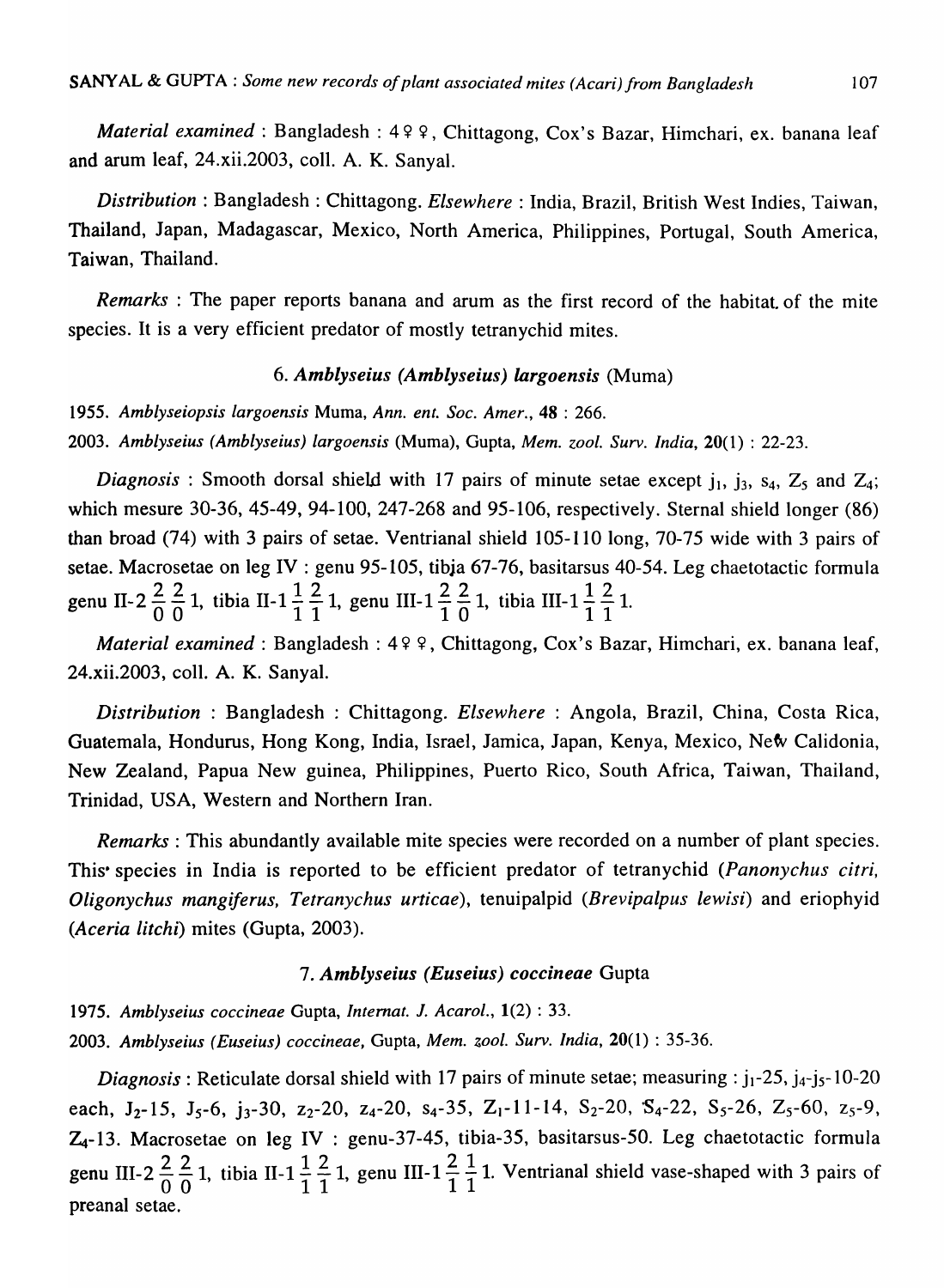*Material examined* : Bangladesh : 5 º º, Chittagong, Coxs' Bazar, Himchari, ex. banana leaf, 24.xii.2003, coIl. A. K. Sanyal.

*Distribution:* Bangladesh: Chittagong. *Elsewhere:* India.

*Renzarks* : The species is known to feed on eggs of *Oligonychus indicus* and *Eutetranychus orientalis* (Gupta, 2003).

#### *8. Amhlyseius (Euseius) ovalis* (Evans)

*1953. Typhlodromus ovalis,* Evans, *Ann. Mag. Nat. Hist.,* 6 : 458-461.

*2003. Alnblyseius (Euseius) o valis* , Gupta, *Mem. zoo!. Surv. India,* 20(1) : 42-43.

*Diagnosis:* Dorsal shield with 17 pairs of small setae measuring  $j_1$ -30,  $j_4$ - $j_6$ ,  $J_2$ - $J_5$ -4-5 each,  $Z_5$ -50,  $z_5$ -4,  $Z_4$ -6. Macrosetae on leg IV : genu-35, tibia-27, basitarsus-49. Ventrianal shield oval, with 3 pairs of preanal setae and a pair of crescent-shaped preanal pores; spermatheca bowl-shaped.

*Material examined: Bangladesh: 19, Chittagong, Cox's Bazar, Himchari, ex banana leaf,* 24.xii.2003, colI. A. K. Sanyal.

*Distribution* : Bangladesh : Chittagong, *Elsewhere* : Africa, Australia, Hawai, Hong Kong, India, Indonesia, Japan, Malay, Mauritius, Mexico, Philippines, New Zealand.

*Remarks* : The species is reported to be an efficient predator of a large number species of tetranychid and tarsonemid mite as well as of white fly (Gupta, 2003).

#### *9. Amhlyseius (Euseius) pruni* Gupta

1975. *Amblyseius (Euseius) pruni,* Gupta, *In terna t.* 1. *Acarol.,* 1(2) : 40-42. *2003. Amblyseius (Euseius) prulli,* Gupta, *Mem. zool. Surv. India,* 20 : 43-44.

*Diagnosis*: Female: 315 µm long, 230 µm wide; dorsal shield reticulate, with 17 pairs of setae measuring j<sub>1</sub>-30, j<sub>4</sub>, j<sub>5</sub>, J<sub>5</sub>-15, J<sub>5</sub>-6, z<sub>2</sub>, z<sub>4</sub>-22, each, s<sub>4</sub>-34, Z<sub>1</sub>-15, S<sub>2</sub>-22, S<sub>4</sub>-22, S<sub>5</sub>-26, Z<sub>5</sub>-65 (serrrate),  $z_5$ ,  $Z_4$ -12-14 and 4 pairs of pores; sternal shield with 3 pairs of sternal setae, slightly longer than wide, metasternal plate slightly oval with a seta; genital shield wide with a pair of genital setae; ventrianal shield longer than wide, with 3 pairs of preanal setae, one pair of semilunar preanal pores, 4 pairs of setae and a few small platelets around ventrianal shield; spermatheca filamentous; chelicera with one or two teeth; macrosetae on leg IV : genu-35, tibia-30, basitarsus-49. Leg chaetotactic formula genu II-2  $\frac{2}{0}$   $\frac{2}{0}$  1, tibia II-1  $\frac{1}{1}$   $\frac{2}{1}$  1, genu III-1  $\frac{2}{0}$   $\frac{2}{1}$  1, tibia II-1  $\frac{1}{1}$   $\frac{2}{1}$  1.

*Material examined*: Bangladesh: 699, Chittagong, Cox's Bazar, Himchari, ex. banana leaf, 24.xii. 2003. colI. A. K. Sanyal.

*Distribution* : Bangladesh: Chittagong. *Elsewhere* : India.

*Remarks:* The record of this mite on Banana leaf *(Musa sapientum)* is made here for the first time. The economic importance of the species is not clearly known.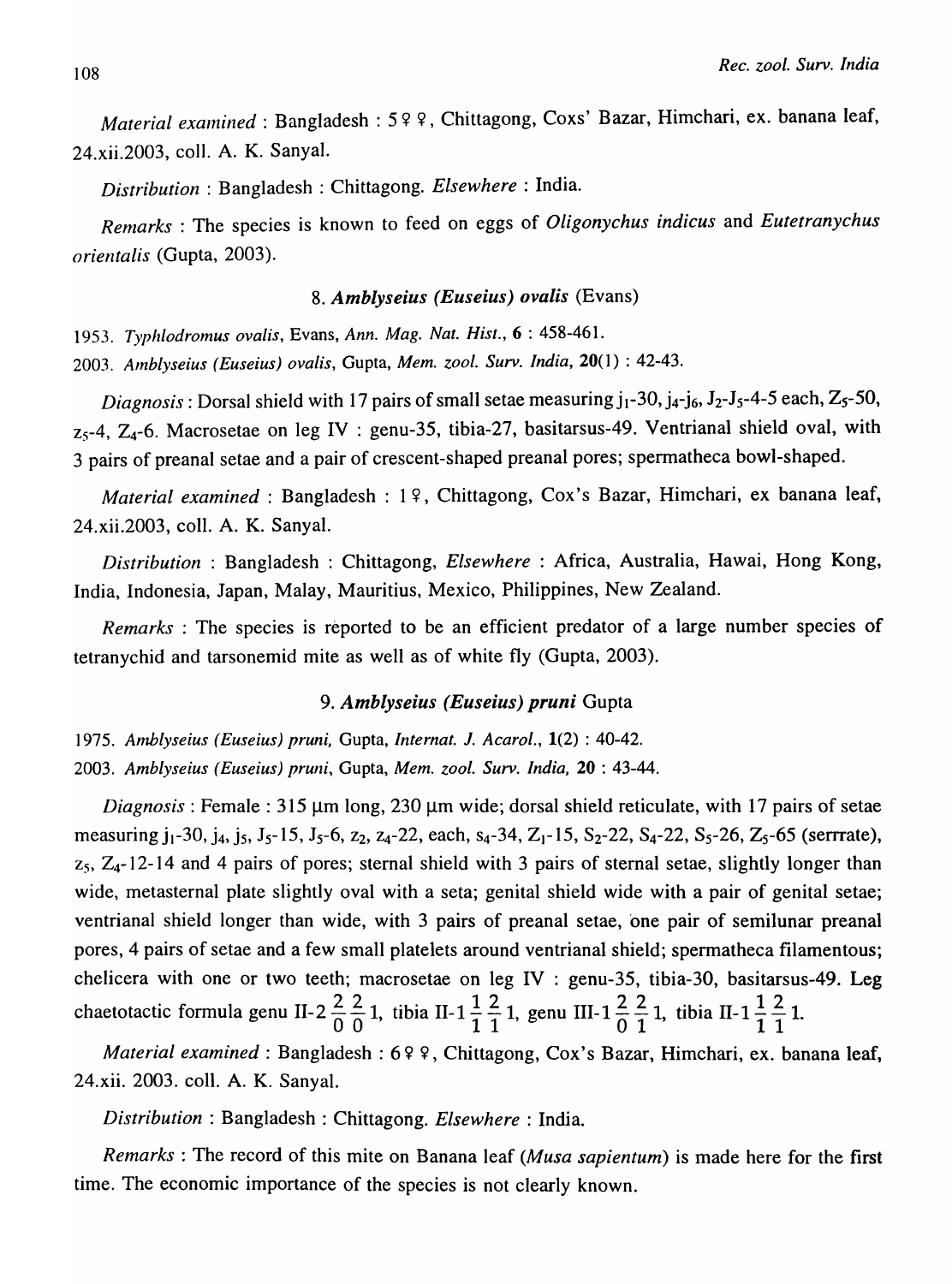# *10. Amblyseius (Paraphytoseius) multidentatus* (Swirski and Shechter)

*1961. Paraphytoseius multidentatus* Swirski and Shechter, *Israel* J. *agric. Res.,* 11(2) : 114-116. *2003. Amblyoseius (Paraphytoseius) multidentatus,* Gupta, *Mem. zool. Surv. India,* 20(1) : 59-60.

*Diagnosis* : Dorsal shield elongate, notched at the level of  $s_4$ , with 14 pairs of setae; setae  $i_1$ ,  $j_3$ ,  $s_4$ ,  $Z_4$  and  $Z_5$  long, thick and serrate; measuring  $j_1$ -30-36, 78-88, 115-120, 85-100 and 70-82, respectively. Ventrianal shield with 3 pairs of preanal setae. Macrosetae on leg IV : genu-30, tibia-35, basitarsus-40.

*Material examilned* : Bangladesh : 2 º º, Chittagong, Cox's Bazar, Himchari, ex. banana leaf, 24.xii.2003, colI. A. K. Sanyal.

*Distribution* : Bangladesh : Chittagong. *Elsewhere* : China, Hong Kong, India, Madagaskar, Malaysia, Nigeria, Philippines, Thailand.

*Remarks:* This is an abundantly occurring species of mite on different plants and is known to be feeding on or associated with tetranychid, tenupalpid and tarsonemid mites. However, predatory habit of the species is doubtful.

### *11. Amblyseius (Typhlodomalus) kalimpongensis* Gupta

*1970. Amblyseius kalimpongensis* Gupta, *Bull. Ent.,* 10 : 128-129.

*2003. Amblyoseius (Typhlodomalus) kalimpongensis,* Gupta, *Bull. zool. Surv. India,* 20(1) : 68-69.

*Diagnosis*: Smooth dorsal shield with 17 pairs of setae measuring  $j_1$ -20,  $j_4$ -18,  $j_5$ -18,  $j_6$ -18,  $J_2$ -18,  $J_5$ -6,  $j_3$ -27,  $z_2$ -25,  $z_4$ -25,  $s_4$ -30,  $Z_1$ -18,  $S_2$ -25,  $S_4$ -20,  $S_5$ -25,  $Z_5$ -5,  $z_5$ -16,  $Z_4$ -25 and 5 pairs of pores; metasternal plates absent, only seta present; ventrianal shield vase-shaped, strongly concave laterally, with 3 pairs of preanal setae and a pair of pores. Macrosetae on leg IV : basitarsus-32.

*Material examined: Bangladesh: 3 º º, Chittagong, Cox's Bazar, Himchari, ex. banana leaf,* 24.xii.2003, colI. A. K. Sanyal.

*Distribution* : Bangladesh: Chittagong. *Elsewhere* : India.

*Remarks:* This species is not regarded as an efficient predator.

#### SUMMARY

The paper reports 11 species of plant associated mites belonging to the orders of Prostigmata and Mesostigmata collected from banana *(Musa sapientum)* and arum *(Colocasia esculenta)* leaves from Cox's Bazar, Chittagong, Bangladesh. Of the 11 species belonging to 2 families and 3 genera, 10 are reported here for the first time from Bangladesh. The species *T. urticae* is already known from Bangladesh. Keys to identification of orders, families, genera and species; diagnostic features, distribution, collection data and economic importance if any of the species involved are incorporated in this paper.